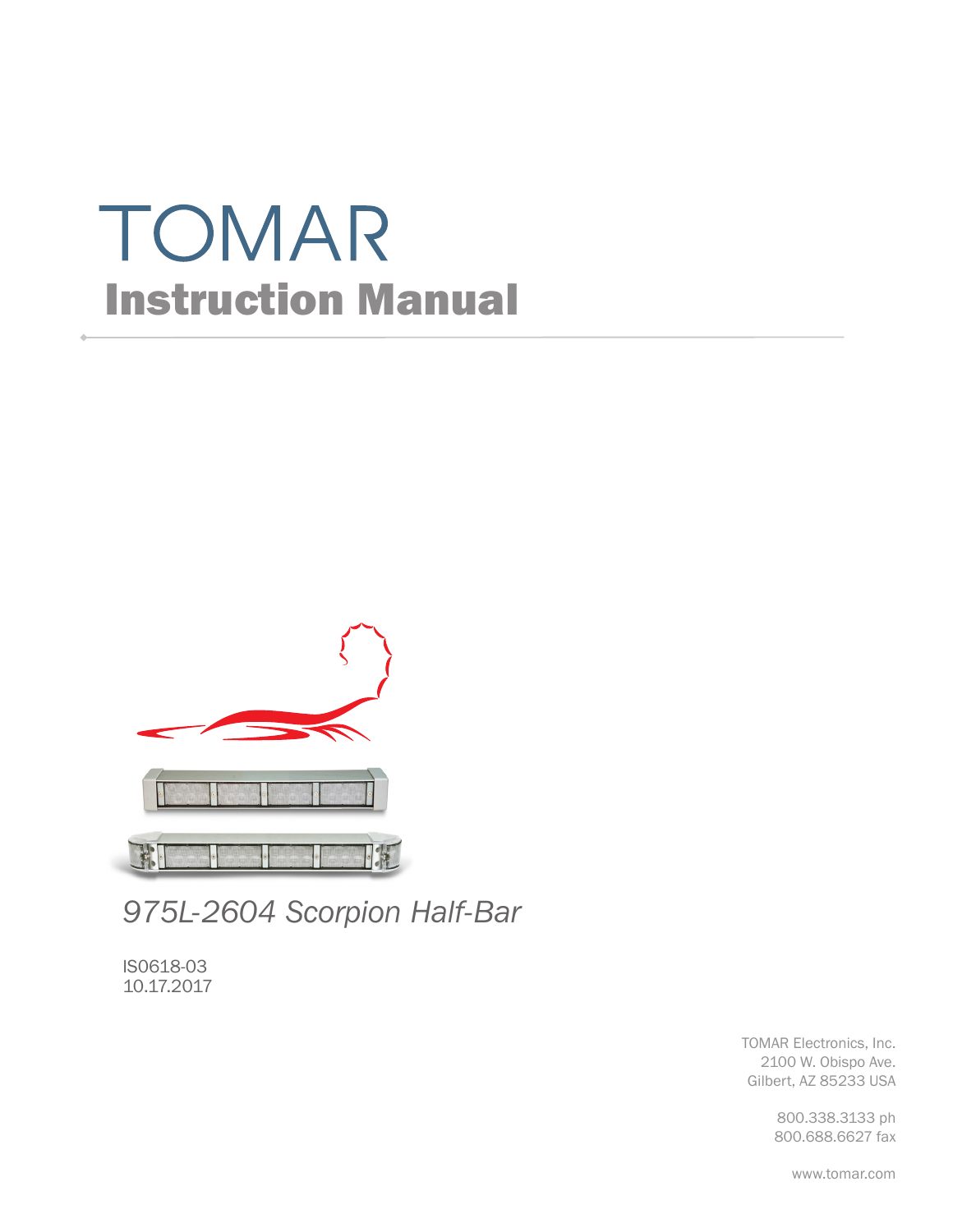

| 975L-2604 Wiring                   |                                             |  |  |  |  |
|------------------------------------|---------------------------------------------|--|--|--|--|
| <b>RED</b>                         | $+12Vdc$                                    |  |  |  |  |
| <b>BLACK</b>                       | Ground                                      |  |  |  |  |
| <b>ORANGE</b>                      | <b>Warning Mode 1</b>                       |  |  |  |  |
| <b>BLUE</b>                        | <b>Warning Mode 2</b>                       |  |  |  |  |
| <b>ORANGE &amp; BLUE</b>           | <b>Warning Mode 3</b>                       |  |  |  |  |
| <b>RED/WHITE</b>                   | Right Arrow Mode (Model 2604-C01 Only)      |  |  |  |  |
| <b>BROWN/WHITE</b>                 | Left Arrow Mode (Model 2604-C01 Only)       |  |  |  |  |
| <b>RED/WHITE &amp; BROWN/WHITE</b> | Center Out Arrow Mode (Model 2604-C01 Only) |  |  |  |  |
| <b>BROWN</b>                       | Scene Lights (if equipped)                  |  |  |  |  |
| <b>GREEN</b>                       | <b>Intensity Control</b>                    |  |  |  |  |
|                                    |                                             |  |  |  |  |

# Programming Instructions

# Entering Warning Programming Mode:

Three unique warning patterns can be selected using the ORANGE and BLUE mode selection wires.

ORANGE WIRE = Warning Mode 1 BLUE WIRE = Warning Mode 2 ORANGE & BLUE WIRES = Warning Mode 3

To activate the Warning programming mode, connect the BLACK wire to Ground then simultaneously attach the GREEN wire, the RED wire and the mode selection wire(s) for the mode you want to program to +12Vdc.

## Changing Warning Patterns and Flash Rates:

To change the Warning pattern, enter the Warning programming mode as described above, including selecting a mode. Tap the RED/WHITE wire to +12Vdc to advance the flash pattern. See the list of available Warning flash patterns below.

A unique flash rate can be assigned to each Warning mode. To change the flash rate, enter the Warning programming mode as described above, including selecting a mode. Move the GREEN wire from +12Vdc to Ground. Tap the BROWN/WHITE wire to +12Vdc to advance the flash rate. See the list of available flash rates below.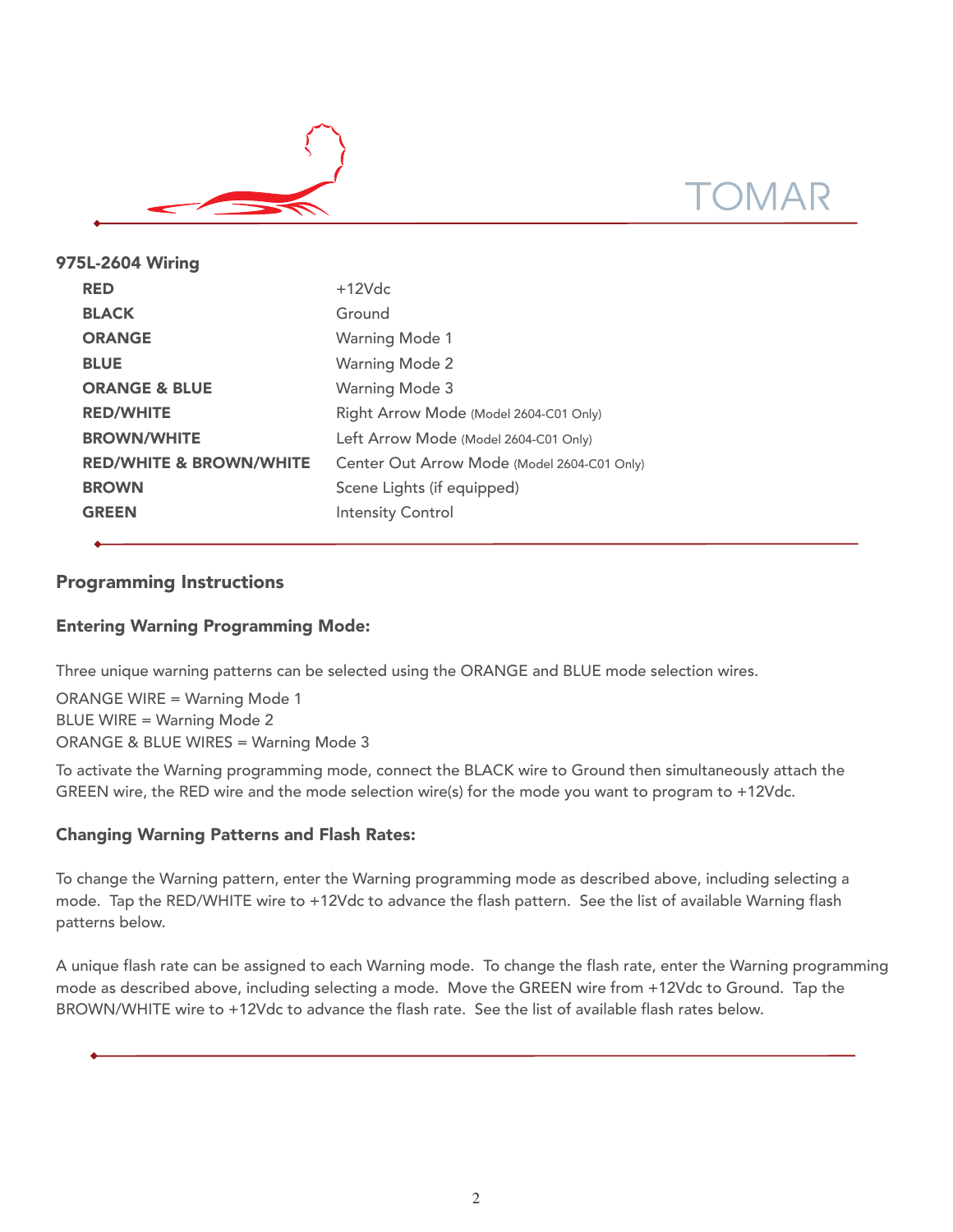# Entering Traffic Direction Programming Mode:

To activate the Traffic Direction programming mode connect the BLACK wire to Ground then simultaneously attach the GREEN wire, RED/WHITE wire and the RED wire to +12Vdc.

### Changing Traffic Direction Patterns and Flash Rates:

To change the Traffic Direction pattern, enter the Traffic Direction programming mode as described above. Tap the BROWN wire to +12Vdc to advance the flash pattern. See the list of available Traffic Direction patterns below.

A unique flash rate can be assigned to the Traffic Direction mode. To change the flash rate, enter the Traffic Direction programming mode as described above. Move the GREEN wire from +12Vdc to Ground. Tap the BROWN wire to +12Vdc to advance the flash rate. See the list of available flash rates below.

#### Flash Rates:

- 1) SINGLE FLASH
- 2) DOUBLE FLASH
- 3) NEOBE FLASH
- 4) SCROLL FLASH switches between the Single, Double and Neobe flash rates: for Warning patterns, every 4 seconds

for Traffic Direction patterns, every two cycles of a pattern

#### Flash Patterns, Warning Modes - Model 2604-01

- 1) OFF
- 2) COMBINATION (Patterns 5,4,6,4 repeat) \*\*\* ORANGE Wire (Warning Mode 1) DEFAULT, SCROLL FLASH
- 
- 3) INBOARD OUTBOARD \*\*\* BLUE Wire (Warning Mode 2) DEFAULT, SCROLL FLASH
- 4) LEFT RIGHT \*\*\* ORANGE & BLUE Wires (Warning Mode 3) DEFAULT, SCROLL FLASH
- 5) ALTERNATE
- 6) RANDOM
- 7) SINGLE OUTBOARD
- 8) SINGLE INBOARD
- 9) SWEEP

#### Flash Patterns, Warning Modes - Model 2604-C01

- 1) OFF
- 2) COMBINATION (Patterns 5,4,6,4 repeat) \*\*\* ORANGE Wire (Warning Mode 1) DEFAULT, SCROLL FLASH
- 3) INBOARD OUTBOARD \*\*\* BLUE Wire (Warning Mode 2) DEFAULT, SCROLL FLASH
- 4) LEFT RIGHT **EXECUTE:** \*\*\* ORANGE & BLUE Wires (Warning Mode 3) DEFAULT, SCROLL FLASH
- 5) ALTERNATE
- 6) RANDOM
- 7) SINGLE OUTBOARD
- 8) DOUBLE OUTBOARD
- 9) SINGLE INBOARD
- 10) DOUBLE INBOARD
- 11) SWEEP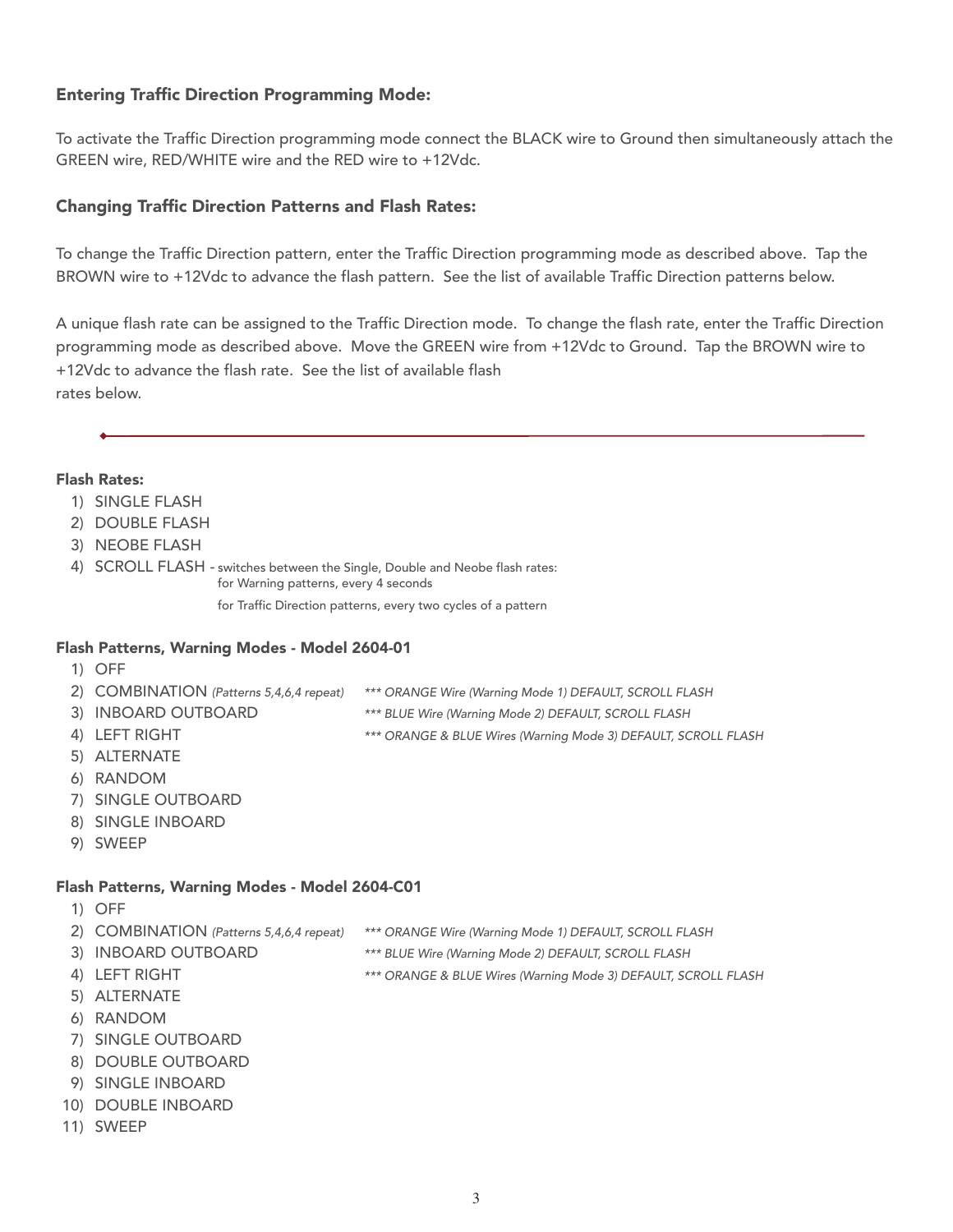# Flash Patterns, Warning Modes - Model 2604-02, 2604-02P

1) OFF

| 2) COMBINATION (Patterns 6,5,7,5 repeat)                    | WITH SL's           | *** ORANGE Wire (Warning Mode 1) DEFAULT, SCROLL FLASH         |
|-------------------------------------------------------------|---------------------|----------------------------------------------------------------|
| 3) COMBINATION 2 (Patterns 12,11,13,11 repeat) WITHOUT SL's |                     | *** BLUE Wire (Warning Mode 2) DEFAULT, SCROLL FLASH           |
| 4) INBOARD OUTBOARD                                         | WITH SL's           |                                                                |
| 5) LEFT RIGHT                                               | WITH SL's           | *** ORANGE & BLUE Wires (Warning Mode 3) DEFAULT, SCROLL FLASH |
| 6) ALTERNATE                                                | WITH SL's           |                                                                |
| 7) RANDOM                                                   | WITH SL's           |                                                                |
| 8) SINGLE OUTBOARD                                          | <b>WITHOUT SL's</b> |                                                                |
| 9) SWEEP                                                    | WITH SL's           |                                                                |
| 10) INBOARD OUTBOARD                                        | <b>WITHOUT SL's</b> |                                                                |
| 11) LEFT RIGHT                                              | <b>WITHOUT SL's</b> |                                                                |
| 12) ALTERNATE                                               | <b>WITHOUT SL's</b> |                                                                |
| 13) RANDOM                                                  | <b>WITHOUT SL's</b> |                                                                |
| 14) SWEEP                                                   | <b>WITHOUT SL's</b> |                                                                |
|                                                             |                     |                                                                |

# Flash Patterns, Warning Modes - Model 2604-C02

| $1)$ OFF                                                       |                     |                                                                |
|----------------------------------------------------------------|---------------------|----------------------------------------------------------------|
| 2) COMBINATION (Patterns 6,5,7,5 repeat)                       | WITH SL's           | *** ORANGE Wire (Warning Mode 1) DEFAULT, SCROLL FLASH         |
| 3) COMBINATION 2 (Patterns 14, 13, 15, 13 repeat) WITHOUT SL's |                     | *** BLUE Wire (Warning Mode 2) DEFAULT, SCROLL FLASH           |
| 4) INBOARD OUTBOARD                                            | WITH SL's           |                                                                |
| 5) LEFT RIGHT                                                  | WITH SL's           | *** ORANGE & BLUE Wires (Warning Mode 3) DEFAULT, SCROLL FLASH |
| 6) ALTERNATE                                                   | WITH SL's           |                                                                |
| 7) RANDOM                                                      | WITH SL's           |                                                                |
| 8) SINGLE OUTBOARD                                             | <b>WITHOUT SL's</b> |                                                                |
| 9) DOUBLE OUTBOARD                                             | <b>WITHOUT SL's</b> |                                                                |
| 10) SINGLE INBOARD                                             | <b>WITHOUT SL's</b> |                                                                |
| 11) SWEEP                                                      | WITH SL's           |                                                                |
| 12) INBOARD OUTBOARD                                           | <b>WITHOUT SL's</b> |                                                                |
| 13) LEFT RIGHT                                                 | <b>WITHOUT SL's</b> |                                                                |
| 14) ALTERNATE                                                  | <b>WITHOUT SL's</b> |                                                                |
| 15) RANDOM                                                     | <b>WITHOUT SL's</b> |                                                                |
| 16) SWEEP                                                      | <b>WITHOUT SL's</b> |                                                                |
|                                                                |                     |                                                                |